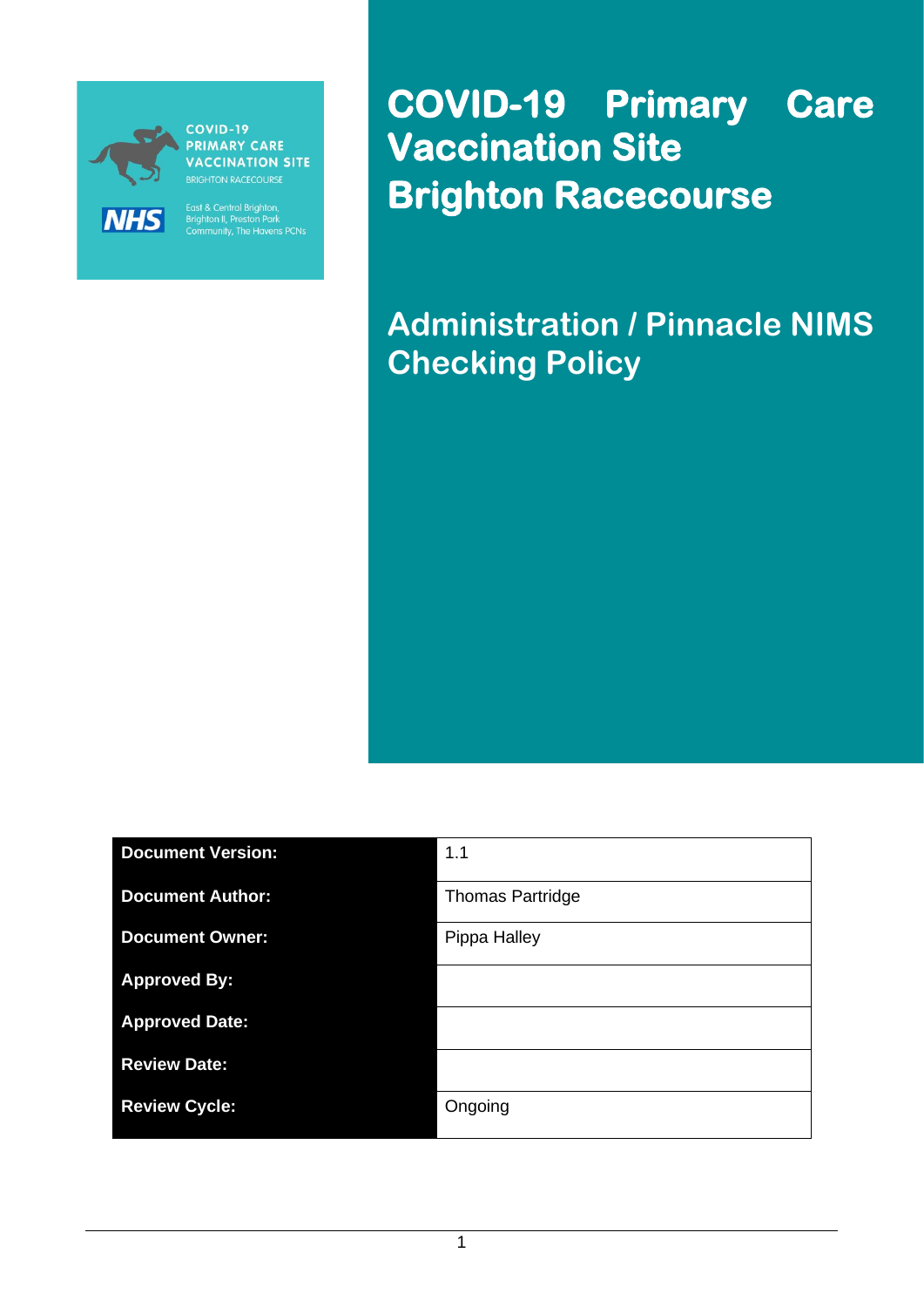| Version | <b>Date</b> | <b>Summary of Change</b>     | <b>Reviewer</b> |
|---------|-------------|------------------------------|-----------------|
| 1.0     | 09/06/2021  | Initial draft                |                 |
| 11      | 09/06/2021  | <b>Revised Initial Draft</b> | Selma Stafford  |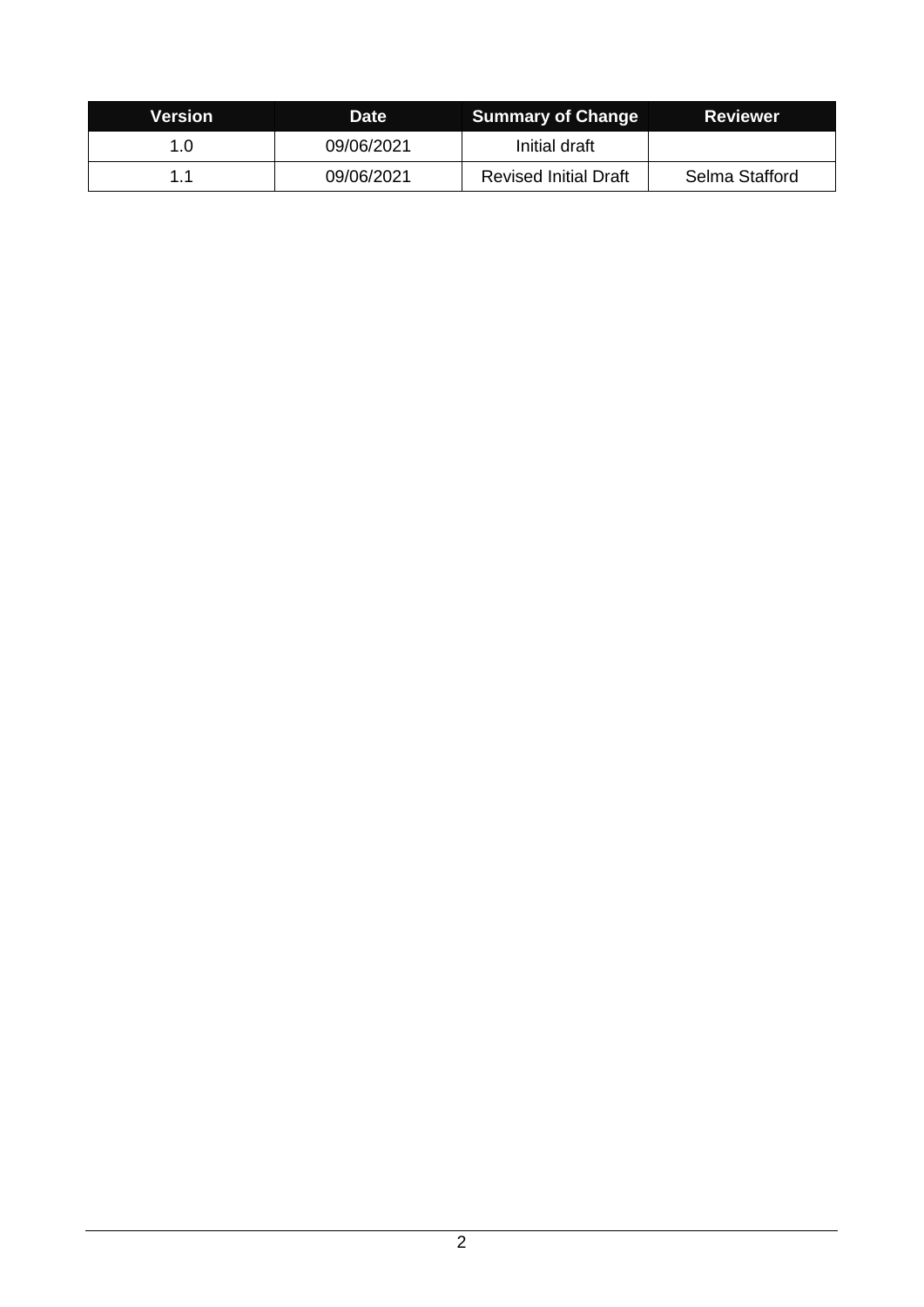# **Contents**

| 3.1 |  |
|-----|--|
|     |  |
|     |  |
|     |  |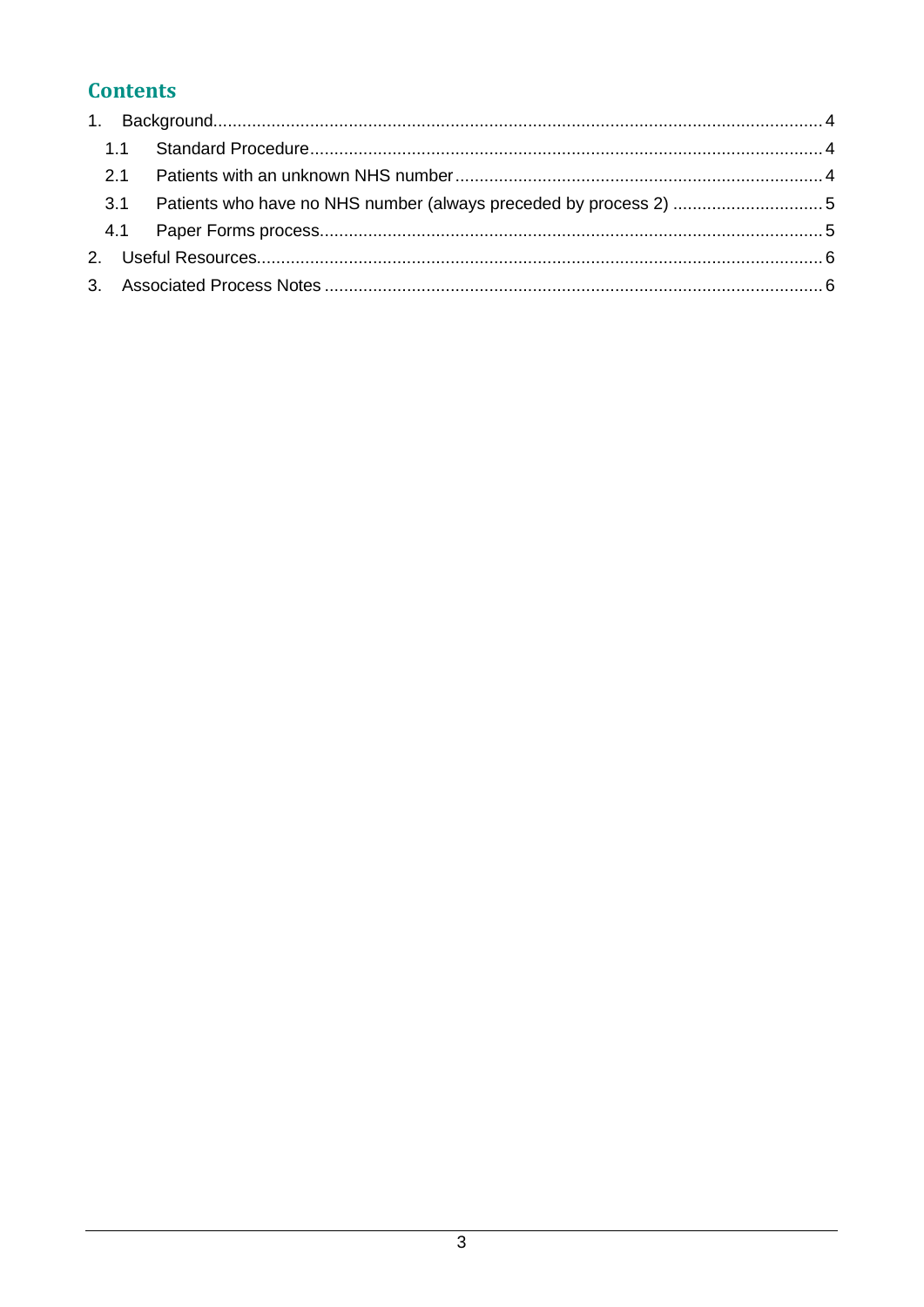### <span id="page-3-0"></span>**1. Background**

To ensure that all patients have their vaccinations correctly recorded on their patient record, and prescreening is completed correctly. It is vital that the correct information is inputted into patient records through correct Pinnacle procedures, and checks on vaccination are completed for each patient.

#### <span id="page-3-1"></span>**1.1 Standard Procedure**

- a) Administrators will record the patient's date of birth and NHS number if known (*if unknown see 2.2*) to retrieve the patient's PDS record.
- b) Administrators will confirm vaccination status through NIMS database.
- c) Administrators will **always** check the pinnacle Screening section, where vaccination status will be displayed from NIMS.
- d) Vaccinators and administrators will communicate regarding the patient's expected dose, and correlation between this and NIMS records.
- e) Vaccinators and Administrators will flag up irregularities in vaccination status.
	- i) For example: A patient asserts they are expecting their second dose AstraZeneca. NIMS displays a first dose Pfizer. The administrator flags this to the vaccinator, who does not vaccinate the patient. The vaccinator then flags to the clinical lead and support staff to investigate the patient's record. Only when it is clear which vaccine the patient had will the patient be vaccinated with the correct vaccine.
- f) Support staff will investigate irregularities in the patient's vaccination status, through pinnacle record CSVs, through AccuRx booked clinics, and through original pinnacle records.
- g) In clinics where first and second doses are administered, or multiple types of vaccine are administered, administrators will flag up for each patient:
	- i) First or second dose
	- ii) Type of vaccine



**This process will be followed for every patient, to assure proper consenting and the safety of all patients. Exceptions occur in specific circumstances (see process 3)**

# <span id="page-3-2"></span>**2.1** Patients with an unknown NHS number

- a) Administrators will attempt to find the patient's details on Pinnacle.
- b) If the administrator cannot find the patient's details, the administrator will attempt on AccuRx or SystmOne (if able.)
- c) If administrators cannot find patient's details, administrators will flag up to support staff.
- d) Support staff will attempt to find patient's details, and confer with the patient.
- e) If Support staff cannot find patient's details, see *3.1*.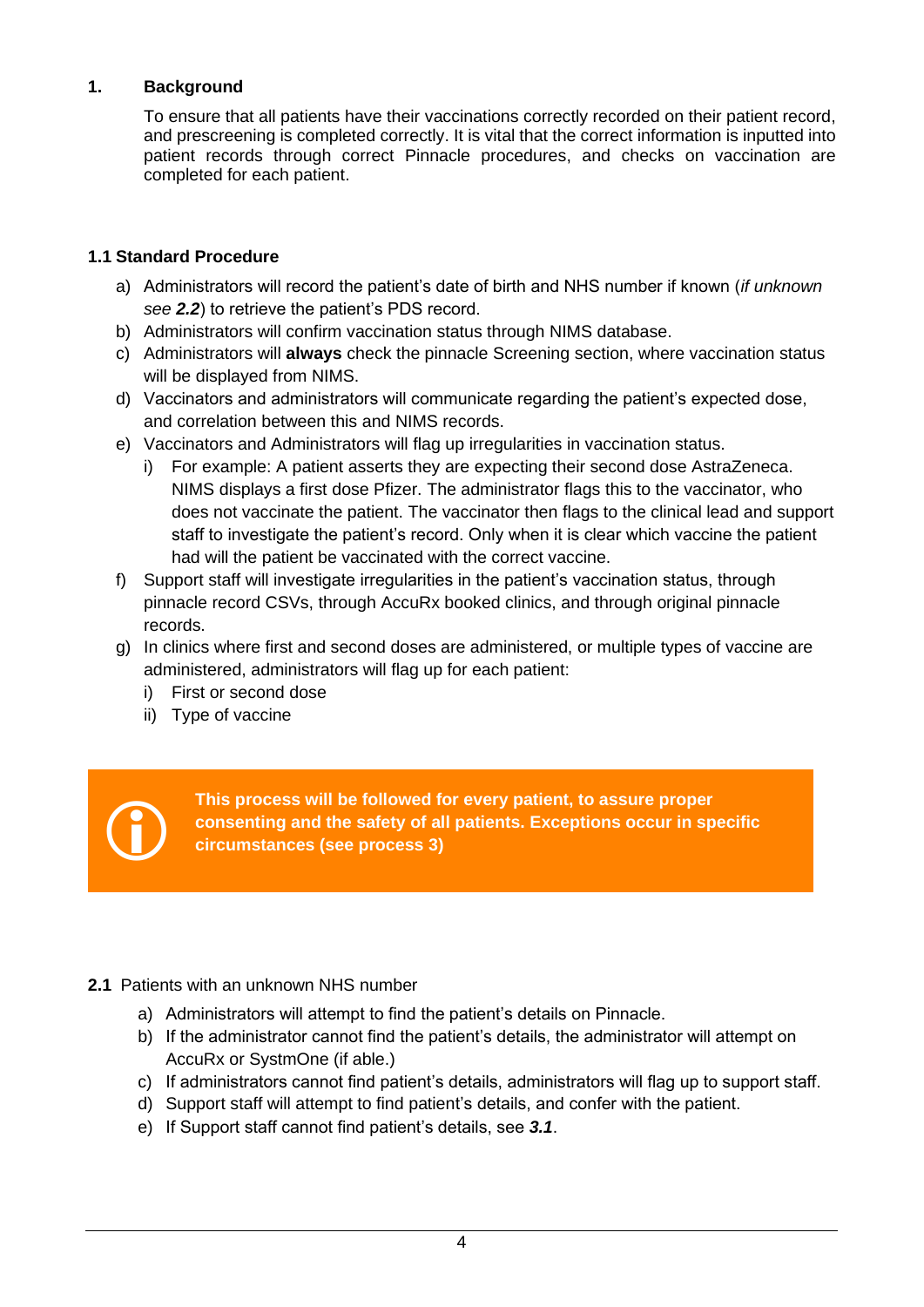# <span id="page-4-0"></span>**3.1** Patients who have no NHS number (always preceded by process 2)

- a) Support staff will confer with the patient, asking whether:
	- 1. The patient has a registered GP (except if very recently registered)
	- 2. The patient has had treatment in the past by the NHS in capacity as a permanently registered patient
	- 3. Staff have not made any errors recording patient's information.
	- 4. The patient has moved to the UK from abroad
- b) If the patient has a GP, has been treated as a permanently registered patient, if any details are incorrect, or if the patient has not moved from abroad, the patient has an NHS number and must be found on Pinnacle before vaccination. Refer to process 1)

#### **OR**

If the patient has no GP, has not been treated as a permanently registered patient, has given correct information, and has moved to the UK from abroad, then the patient has no NHS number. Proceed to step c)

c) Support staff will then log the patient's vaccination without using the PDS. To do this click "don't use PDS" next to the patient's details. Mark the NHS number as "Not Issued" and the GP practice as NOTREG.



 $\sqrt{2}$ 

**N.B. In certain circumstances, staff will have prior knowledge that a patient does not have an NHS number. In this case, it is up to the discretion of support staff on pinnacle record completion.**

## <span id="page-4-1"></span>**4.1 Paper Forms process**

- a) Paper vaccination records are a last resort option, and must only be used when:
	- 1. There is no possibility of using the online pinnacle form, and
	- 2. A risk benefit analysis has been made by the leading clinical professional, taking into account the risks (**4.1**b) of using paper vaccination records.

**IMPORTANT – Paper vaccination records are highly ill-advised and MUST only be used as a last resort.**

- b) The risks of using paper vaccination records are as follows:
	- 1. Inability to check patients' vaccination records, leading to improper prescreening.
	- 2. The strong likelihood of entering a patient's details incorrectly leading to:
		- i. Patient receiving unsafe early second vaccine (<3 weeks.)
		- ii. Patient not having a recorded vaccine.
		- iii. Vaccine being recorded under a different patients' details, causing said patient to not be able to receive two vaccines.
- c) If Paper forms are used, they must be added onto the online pinnacle record as soon as possible, using the process below:
	- 1. For each form, the user must check that the record has not already been uploaded, by checking the patient's vaccination status (SystmOne,